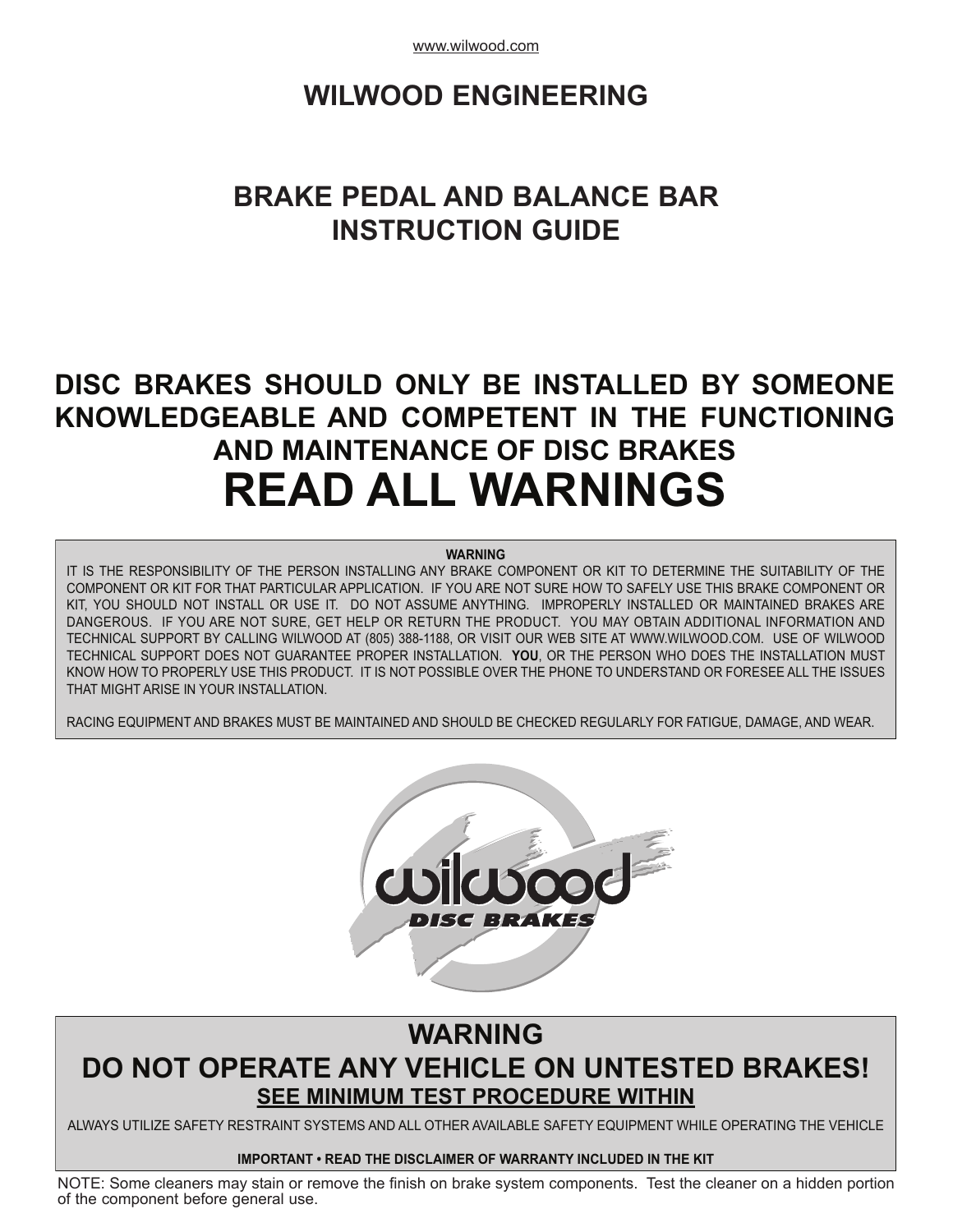#### **WILWOOD PEDAL ASSEMBLY AND BALANCE BAR**

Wilwood pedal assemblies and integrated balance bars have been designed specifically for racing applications. Properly set-up, this assembly will allow for the precise adjustment of front-to-rear brake bias adjustment.

The advantages of an adjustable balance bar and dual master cylinders are:

- 1. Brake proportioning can be adjusted by use of different size master cylinder bores for front and rear brakes.
- 2. Front to rear brake balance can be fine tuned by adjusting the balance bar.
- 3. With two independent hydraulic systems, should one master cylinder fail, the other system may remain functional.

Master cylinder selection should correspond to your caliper piston displacement. Your Wilwood dealer, or Wilwood can recommend specific master cylinders for your Wilwood calipers. Table 1 lists recommended master cylinder sizes for Wilwood calipers.

| <b>CALIPER TYPE</b> | CALIPERS PER M.C. | <b>PISTON DIAMETER</b> | NO. OF PISTONS/CALIPER | RECOMMENDED M.C. SIZE |
|---------------------|-------------------|------------------------|------------------------|-----------------------|
| GT / GT 6000        | 2                 | 1.88" / 1.75"          | 4                      | $3/4" - 7/8"$         |
| <b>GN</b>           | 2                 | 1.75" / 1.38" / 1.38"  | 6                      | $7/8" - 1"$           |
| SL / DL             | $\overline{2}$    | 1.75"                  | 4                      | $7/8" - 3/4"$         |
| SL / DL             | 2                 | 1.38"                  | 4                      | $7/8" - 3/4"$         |
| <b>SL</b>           | $\mathcal{P}$     | 1.12"                  | 4                      | $7/8" - 3/4"$         |
| <b>DLS</b>          | 2                 | 1.75"                  | 2                      | $7/8" - 3/4"$         |
| <b>GM</b>           | $\mathfrak{p}$    | 2.75"                  |                        | $7/8" - 1"$           |
| <b>GM</b>           | $\mathfrak{p}$    | 2.38"                  |                        | $7/8" - 1"$           |

Table 1. Caliper piston displacement - master cylinder size

Brake pedals should be mounted securely. Clutch pedal, brake pedal and master cylinder placement should be considered when mounting the pedal assembly. Note that it is always desirable to keep the master cylinder reservoir level higher than the horizontal plane of the calipers to prevent excessive fluid drain back which can result in double pumping of the pedal. If this is not possible, a two pound residual pressure valve should be plumbed into the brake line at the exit of the master cylinder to prevent fluid drain back (do not confuse the two pound valve with the ten pound version; the ten pound valve is for use with drum brakes only!).

Brake pedals should be free to return when no pressure is being applied, allowing the master cylinder pushrod to return to its undepressed position. In some cases, the master cylinder spring (internal) may not be strong enough to fully return the pushrod; in this case an additional pedal return spring can be used. There are two important items for consideration:

- 1. The brake pedal should have an adjustable return stop on it when a strong pedal return spring is used. This prevents the master cylinder from excessively banging the snap ring stop inside the master cylinder bore (visible under the rubber boot). Adjust the stop so the pedal stops returning at the point when the master cylinder piston retracts against the snap ring, Figure 1.
- 2. The master cylinder piston must fully retract. If the master cylinder piston is not allowed to fully retract when the brake pedal is not applied, the primary inside seal will not return past the small pressure relief hole (visible within the master cylinder reservoir on some master cylinders). This can cause excessive residual line pressure and contribute to brake drag and an overheating condition, see Figure 1, Detail "A".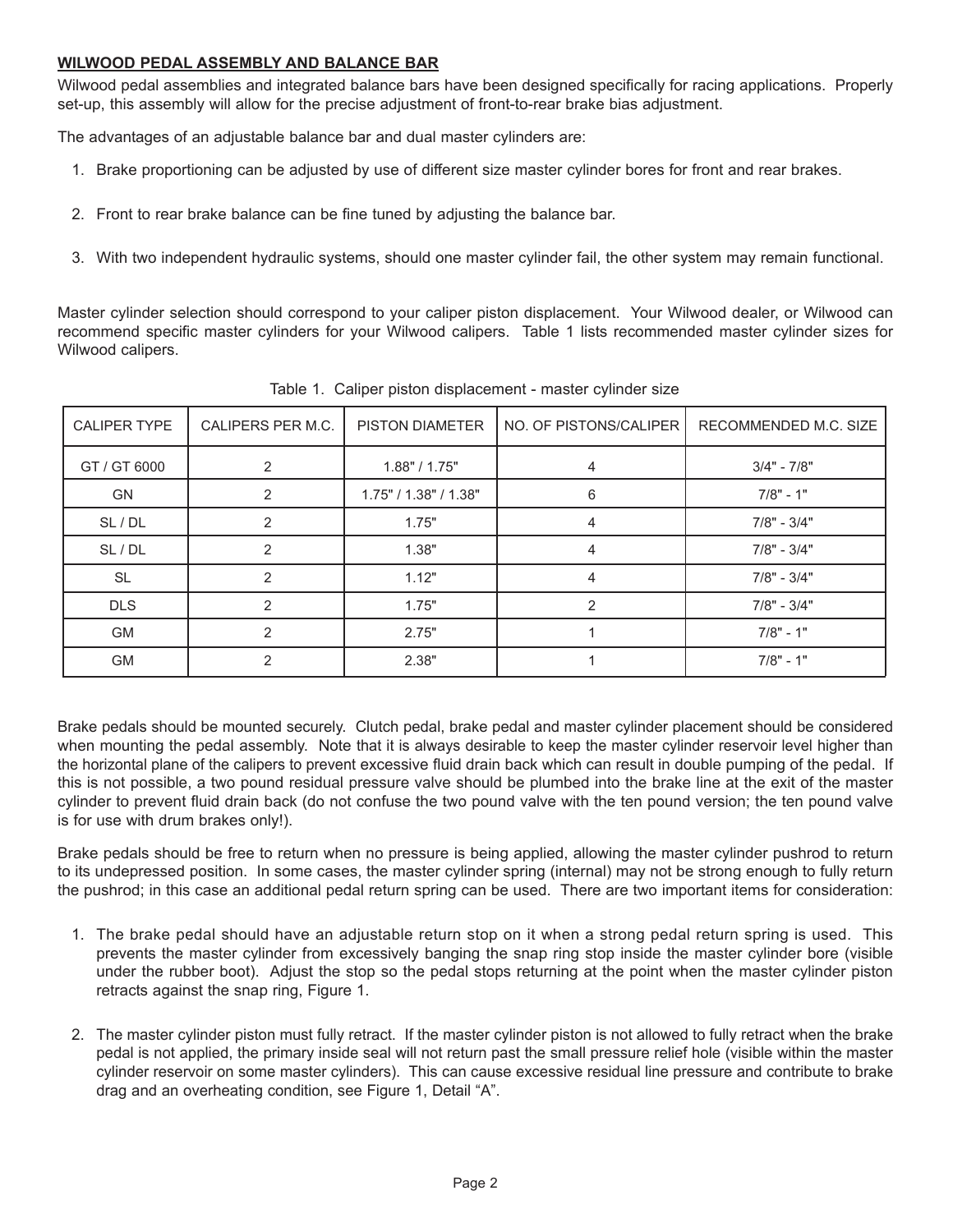

Figure 1. Master cylinder pedal stop and return hole position

## **BALANCE BAR ADJUSTMENT**

The balance bar is an adjustable lever (usually a threaded rod), that pivots on a spherical bearing and uses two separate master cylinders for the front and rear brakes. Most balance bars are part of a pedal assembly that also provides a mounting for the master cylinders. When the balance bar is centered, it pushes equally on both master cylinders creating equal pressure, given that the master cylinders are the same size bore. When adjusted as far as possible toward one master cylinder it will push approximately twice as hard on that cylinder as the other, Figure 2.

Thread the master cylinder pushrods through their respective clevises to obtain the desired position. Threading one pushrod into its respective clevis means threading the other one out the same amount. Sometimes this will lead to a "cocked" balance bar when the pedal is in the relaxed position, see Figure 2, "no pedal effort". This is perfectly acceptable as long as each master cylinder pushrod is completely free of pressure when the pedal is relaxed.



Figure 2. Balance bar lever adjustment

## Notes:

To obtain maximum performance from your brake system you should utilize Wilwoods quick check gauge, P/N 260-0966. This gauge allows for quick brake line pressure checks from 0 - 1,500 psi for assisting brake bias set-up.

A flexible hose or cable connecting the balance bar (threaded rod) to an accessible knob or crank (similar to a drill auger) is a popular way of adjusting brake bias to accommodate changes in track conditions and vehicle handling.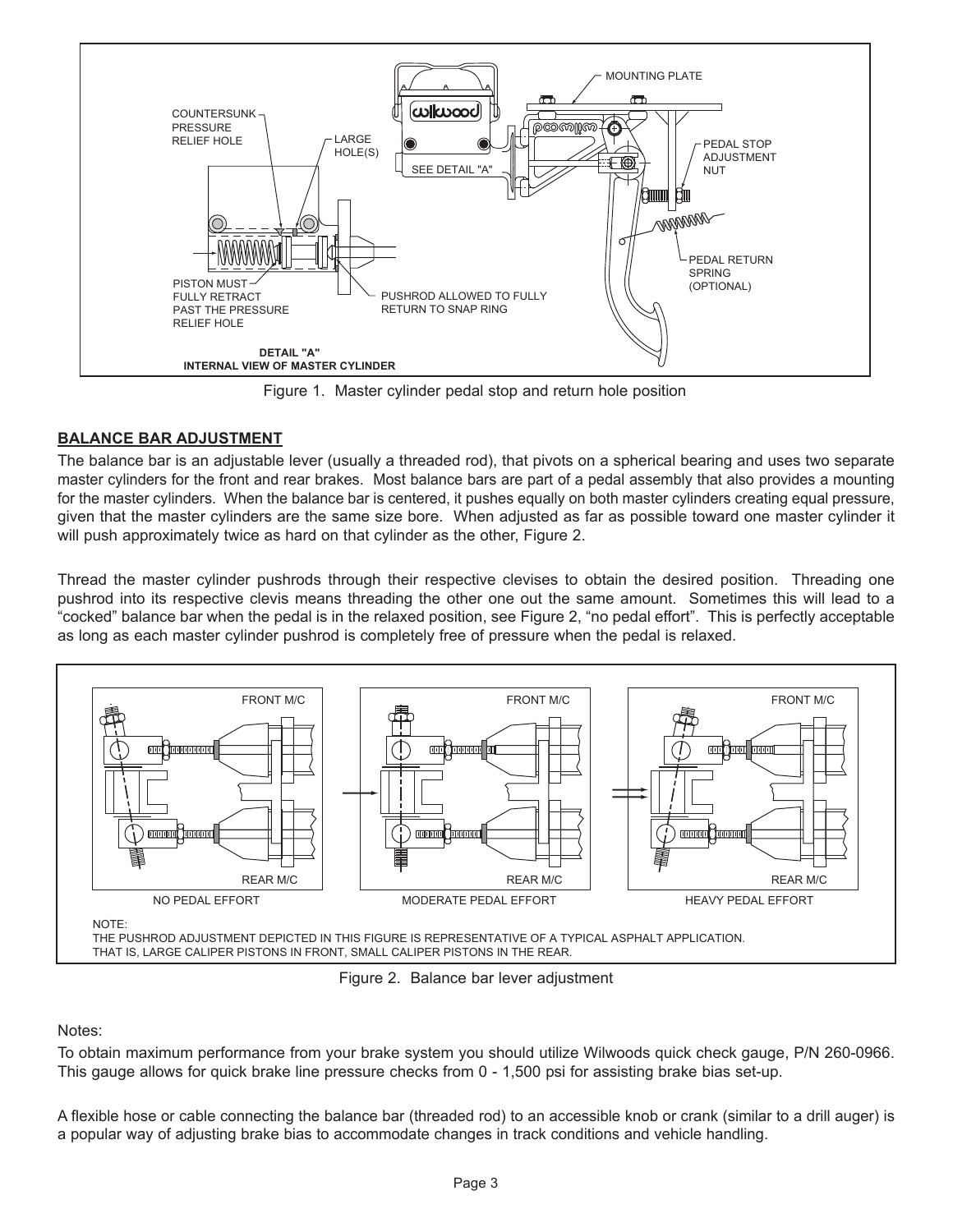It is important that the operation of the balance bar functions without interference by over adjustment. This can occur when a clevis jams against the side of the pedal or the lever (bolt) hits the pedal bore during any point of pedal travel, Figure 3.



Figure 3. Balance bar lever interference

Lever movement should be unimpeded throughout pedal travel. In the neutral position, clevis's should have between .20" - .25" total clearance between the side of the pedal. The large washers between the pedal and clevis should remain loose. Make sure that the master cylinder pushrods remain true in relationship to the cylinder during entire pedal travel; pushrods should not be pushing master cylinder pistons at an angle. See Figure 4. NOTE: In its non-depressed position, the pedal and balance bar should allow the pushrod of the master cylinders to fully return. This can be checked by feeling pushrods for very *slight* movement, not loose movement. Master cylinder pistons should be against the retaining snap ring (under boot).



Figure 4. Example of pushrod alignment

Brake balancing can also be affected by changes made in the following:

- 1. Master cylinder size.
- 2. Caliper piston size.
- 3. Use of a proportioning valve.

A full understanding of the entire brake system is important to maximize brake system performance. Use of a balance bar pedal assembly can enhance a brake system with the proper installation and adjustment.

Should you have further questions, consult your authorized Wilwood dealer, or Wilwood Engineering.